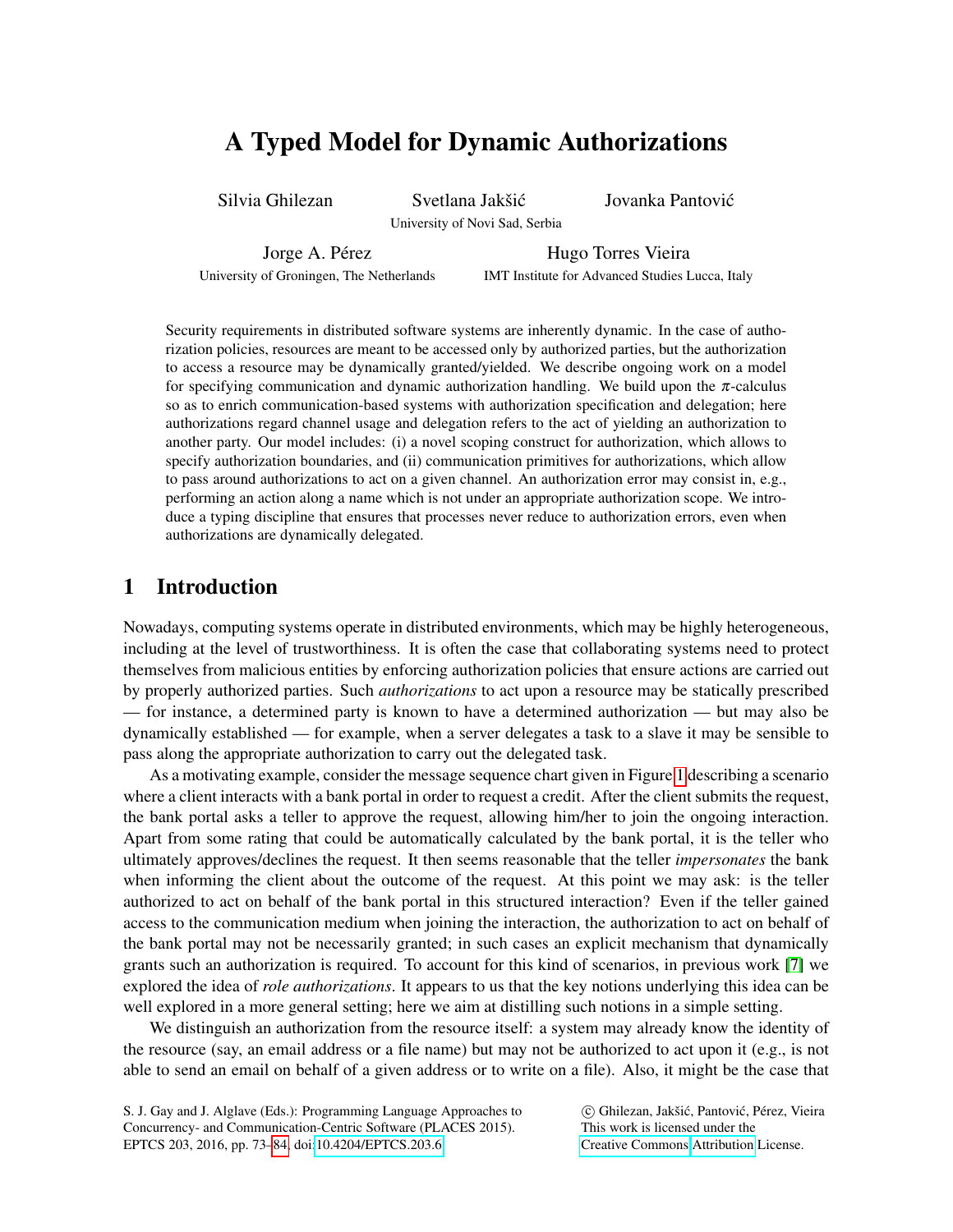

<span id="page-1-0"></span>Figure 1: Credit request scenario.

the system acquires knowledge about the resource (for instance, by receiving an email address or a file) but not necessarily is immediately granted access to act upon it. We focus on communication-centered systems in which authorizations are a first-class notion modeled in a dedicated way, minimally extending the  $\pi$ -calculus [\[11\]](#page-11-2) to capture dynamic authorization handling. As such, the resources that we consider are communication channels; authorizations concern the ability to communicate on channels.

Authorizations may be associated with a *spatial* connotation, as it seems fairly natural that a determined part of the system has access to a resource while the rest of the system does not. To this end, we introduce a *scoping operator* to specify delimited authorizations: we write (*a*)*P* to specify that process *P* is authorized to act upon the resource *a*. For example, by (*a*)*a*!*b*.*Q* we specify a process that is authorized on channel *a* and that is willing to use it to send *b* after which it behaves as *Q*.

Also, since we are interested in addressing systems in which authorizations are dynamically passed around, we model authorization communication in a distinguished way by means of dedicated communication actions: we write  $a\langle b \rangle$ . *P* to specify the action of sending an authorization to act upon *b* (and proceeding as *P*) and *a*(*b*).*P* to specify the action of receiving an authorization to act upon *b* (and proceeding as *P*), where in both cases channel *a* is used as the underlying communication medium. We remark that both in the authorization scoping  $(a)P$  and in the authorization reception  $b(a)$ . P the name *a* is not bound so as to capture the notion that authorizations are handled at the level of known identities.

Given the sensitive nature of an authorization, we believe it is natural to enforce a *specialized* discipline regarding authorization manipulation. Namely, we consider that the act of passing along an authorization —*authorization delegation*— entails the yielding of the communicated authorization. That is, a party willing to communicate an authorization loses it after synchronization. Consider, for example, a process

$$
S = (a)(a(b).P | (b)a\langle b \rangle .Q)
$$

while the process on the left-hand side of the parallel composition  $( )$  is awaiting an authorization to act on  $b$  (via a synchronization on channel  $a$ ), the process on the right-hand side is willing to delegate authorization to act on *b*. In one reduction step, process *S* evolves to  $(a)((b)P) | O$ , thus capturing the fact that the process on the right  $(Q)$  has now lost the authorization to act on *b*. Notice that this authorization transfer may have influence on the resources already known to the receiving party (i.e.,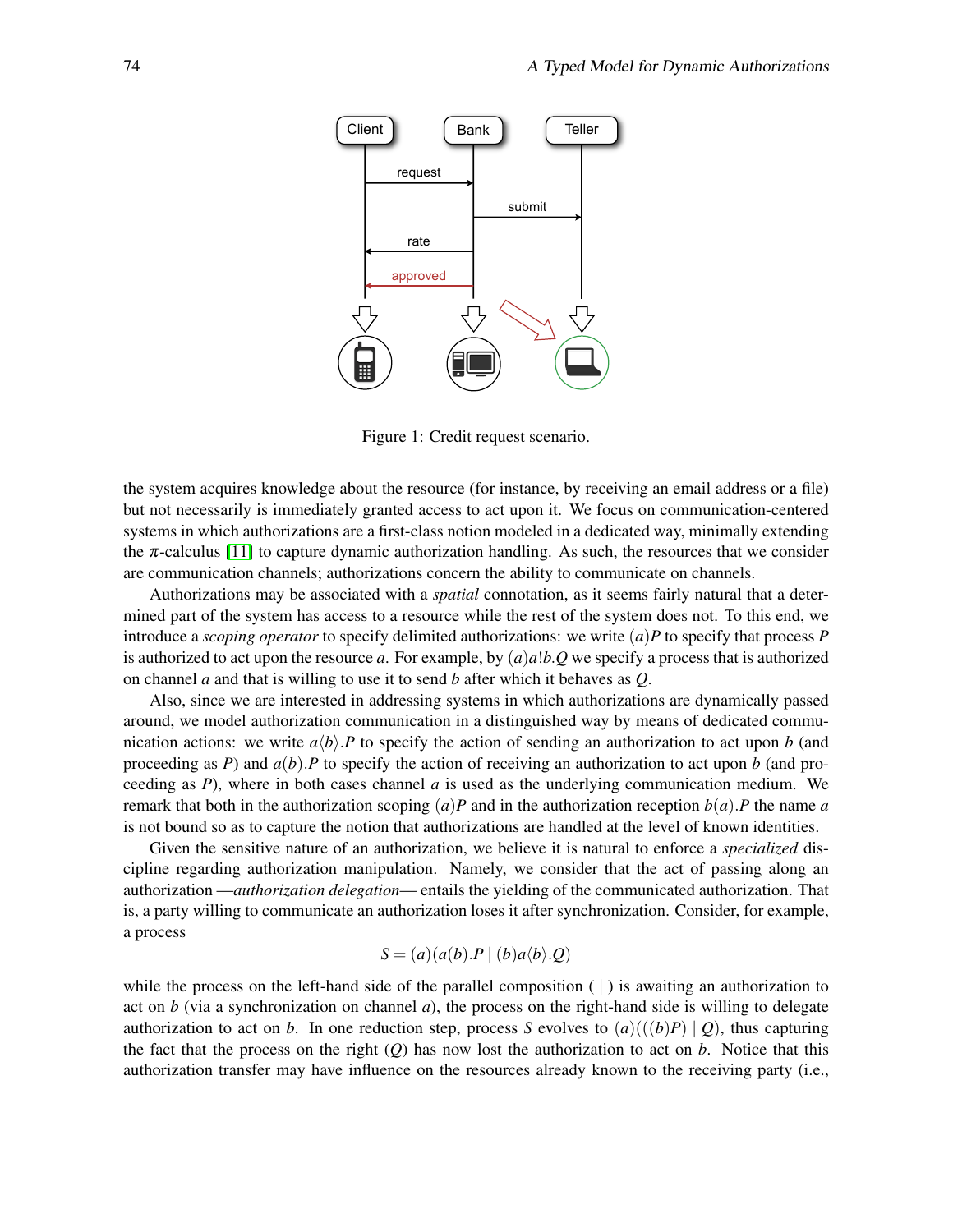| $P, Q$ | ::= 0      | (Inaction)      | $\alpha$ | ::= a!b               | (Output)                |
|--------|------------|-----------------|----------|-----------------------|-------------------------|
|        | $P   Q$    | (Parallel)      |          | $a$ ?                 | (Input)                 |
|        | $(va)P$    | (Restriction)   |          | $a \langle b \rangle$ | (Send authorization)    |
|        | $(a)P$     | (Authorization) |          | $a \langle b \rangle$ | (Receive authorization) |
|        | $\alpha.P$ | (Prefix)        |          |                       |                         |

<span id="page-2-0"></span>Table 1: Syntax of processes.

process *P* may specify communications on channel *b*).

The fact that authorizations are yielded when communicated allows us to model a form of authorization accounting, in the sense that authorizations are viewed as a "countable" resource. As such, in general we would expect  $(a)(a)P$  to differ from  $(a)P$ . However, since we intuitively interpret  $(a)P$  as "the whole of *P* is authorized to interact on *a*", it does not seem sensible that part of *P* can completely yield the authorization. Consider, e.g., process  $(a)(b\langle a \rangle \cdot P \mid Q)$  where it does not seem reasonable that the authorization delegation expressed by prefix  $b\langle a \rangle$  interferes with the authorization on *a* already held by *Q* which is (concurrently) active in the authorization scope. Hence, a system cannot create/discard valid authorizations (that are scoping active processes); authorizations can only float around. It is also reasonable to allow that a party that delegates an authorization may get it back via another synchronization step. This way, our model allows for reasoning about authorization ownership and lending. Finally, we envisage (in our untyped model) a possibility for sharing a given authorization scope with a specified number of parties. This may be represented by specifying multiple copies of the same authorization scope. For example, process  $(a)(a)(b)b\langle a \rangle \cdot P$  (or  $(a)(b)b\langle a \rangle \cdot (a)P$ ) will retain authorization scope for *a* and reduce to  $(a)(b)P$ , after communication with  $(b)b(a)Q$ .

Some previous works have explored dedicated scoping operators with security motivations (see, e.g., [\[8,](#page-11-3) [13\]](#page-11-4)). However, to our knowledge, the particular combination of a (non binding) scoping construct with name passing as in the  $\pi$ -calculus seems to be new. The syntactic elements of our process model, together with the dynamic nature of authorizations, pose challenges at the level of statically identifying processes that act only upon resources for which they are properly authorized. In this paper we start exploring a typing discipline for authorization manipulation that allows to statically ensure that processes never incur in authorization errors, essentially by accounting process authorization requirements. In the remaining, we formally present the language and type system, and state our results.

#### 2 Process Model

We introduce our process calculus with authorization scoping and authorization delegation. Let  $\mathcal N$  be a countable set of *names*, ranged over by *a*, *b*, *c*,..., *x*, *y*, *z*. The syntax of processes is given in Table [1.](#page-2-0) Processes 0, *P* | *Q*,  $(va)P$ ,  $a!b.P$  and  $a?x.P$  comprise the usual  $\pi$ -calculus operators for specifying inaction, parallel composition, name restriction, and output and input communication actions, respectively. We introduce three novel operators, motivated earlier:

- 1.  $a\langle b \rangle$ . *P* sends an authorization for the name *b* on *a* and proceeds as *P*;
- 2. *a*(*b*).*P* receives an authorization for the name *b* on *a* and proceeds as *P*;
- 3. (*a*)*P* authorizes all actions on the channel *a* in *P*.

We remark on the novel reasoning regarding scope authorization  $(a)P$  in combination with  $\pi$ -calculuslike name passing, since all actions on channel *a* in process *P* are authorized, including actions originally specified for received names. For example, consider a process  $P = (b)(a)b?x.x!c.0$  that interacts in a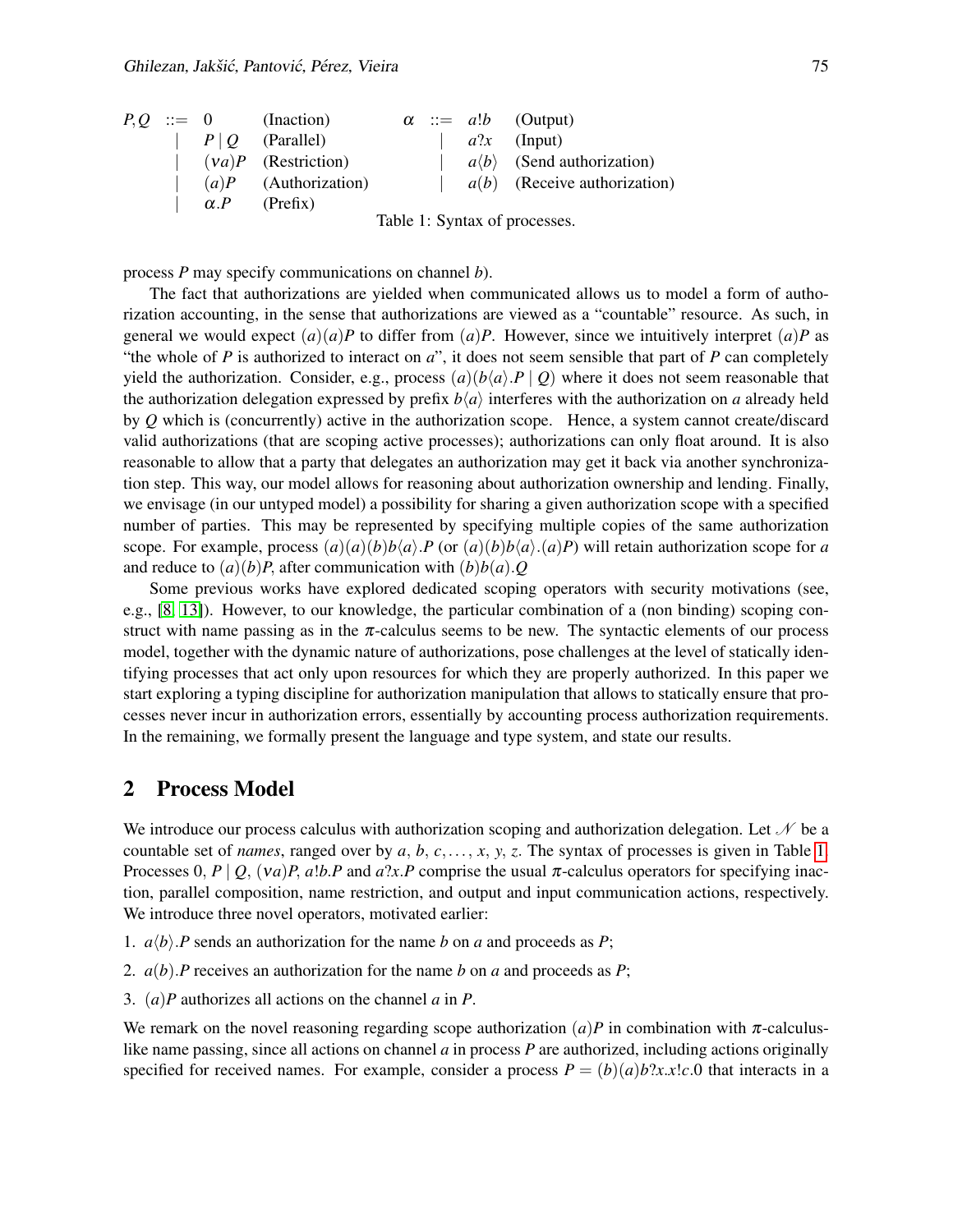$$
P | 0 \equiv P
$$
\n
$$
P | Q \equiv Q | P
$$
\n
$$
(P | Q) | R \equiv P | (Q | R)
$$
\n
$$
(va)(v)P \equiv (vb)(va)P
$$
\n
$$
P | (va)Q \equiv (va)(P | Q)
$$
\n
$$
if a \notin f_n(P)
$$
\n
$$
P \equiv_{\alpha} Q \Longrightarrow P \equiv Q
$$
\n
$$
(a)(b)P \equiv (b)(a)P
$$
\n
$$
(a)0 \equiv 0
$$
\n
$$
(a)(P | Q) \equiv (a)P | (a)Q
$$
\n
$$
(a)(vb)P \equiv (vb)(a)P
$$
\n
$$
if a \neq b
$$

#### <span id="page-3-0"></span>Table 2: Structural congruence.

context that sends name *a* on *b*. Then *P* may evolve to  $P' = (b)(a)a!c.0$ , which is authorization safe. Still, authorizations may be "revoked" via authorization delegations.

We introduce some auxiliary notions and abbreviations, useful for the remaining formal presentation. The set of free names of a process *P*, denoted fn(*P*), accounts for authorization constructs in the following way:

$$
\begin{array}{rcl}\n\text{fn}(a)P) & \triangleq & \{a\} \cup \text{fn}(P) \\
\text{fn}(a \langle b \rangle.P) = \text{fn}(a \langle b \rangle.P) & \triangleq & \{a, b\} \cup \text{fn}(P)\n\end{array}
$$

Given a name *a*, we use  $\alpha_a$  to refer to either *a*!*b*, *a*?*x*, *a* $\langle b \rangle$ , or *a*(*b*). We abbreviate  $(va_1)(va_2)...(va_k)P$ by  $(v\vec{a})P$  and likewise  $(a_1)(a_2)...(a_k)P$  by  $(\vec{a})P$ .

*Structural congruence* expresses basic identities on the structure of processes; it is defined as the least equivalence relation between processes that satisfies the rules given in Table [2.](#page-3-0) Apart from the usual identities for the static fragment of the  $\pi$ -calculus (cf. first seven rules in Table [2\)](#page-3-0), structural congruence gives basic principle for the novel authorization scope: (i) authorizations can be swapped around; (ii) authorizations can be discarded/created only for the inactive process; (iii) authorizations distributes over parallel composition; and (iv) authorizations and name restrictions can be swapped if the corresponding names differ. We remark that, differently from name restrictions, authorization scopes can neither be extruded/confined: since authorizations are specified for free names (that cannot be  $\alpha$ converted), extruding/confining authorizations actually changes the meaning of processes. For example, processes (*b*) $b$ ?*x*.*x*!*b*.0 and (*a*)(*b*) $b$ ?*x*.*x*!*b*.0 are not considered as structurally congruent, as the latter one authorizes the action on *a* in case it receives *a* through *b*, while the former one does not. Another distinctive property comes from the significance of multiplicity of authorization scopes. We do not adopt  $(a)P \equiv (a)(a)P$  for  $P \neq 0$ , for the sake of authorization accounting. Before presenting the operational semantics of the language, we ensure that the rewriting supported by structural congruence is enough to isolate top level communication actions together with their respective authorization scopes.

<span id="page-3-2"></span>**Proposition 1 (Normal Form)** *For any process Q we have that there are*  $P_1, \ldots, P_k, \alpha_1, \ldots, \alpha_k, \vec{c}$ *, and*  $\vec{a}_1, \ldots, \vec{a}_k$ , where  $(\vec{v}\vec{c})$  *and*  $(\vec{a}_i)$  *for*  $i \in 1, \ldots, k$  *can be empty sequences, such that* 

<span id="page-3-1"></span>
$$
Q \equiv (v\vec{c})((\vec{a}_1)\alpha_1.P_1 \mid (\vec{a}_2)\alpha_2.P_2 \mid \ldots \mid (\vec{a}_k)\alpha_k.P_k)
$$
\n(1)

Proof (by induction on the structure of *Q*)

 $Q \equiv 0$ : It is in the form [\(1\)](#page-3-1).

 $Q \equiv Q' | Q''$ : By induction hypothesis, we have that

$$
Q' \equiv (v\vec{c})((\vec{a}_1)\alpha_1.P_1 \mid \ldots \mid (\vec{a}_k)\alpha_k.P_k) \qquad Q'' \equiv (v\vec{d})((\vec{b}_1)\beta_1.Q_1 \mid \ldots \mid (\vec{b}_l)\beta_l.Q_l)
$$

and we can assume, by application of  $\alpha$ -conversion, that  $\vec{d} \cap \text{fn}(Q') = \emptyset$ . Therefore,

$$
Q \equiv (v\vec{c})(v\vec{d})(\vec{a}_1)\alpha_1.P_1 \mid \ldots \mid (\vec{a}_k)\alpha_k.P_k \mid (\vec{b}_1)\beta_1.Q_1 \mid \ldots \mid (\vec{b}_l)\beta_l.Q_l).
$$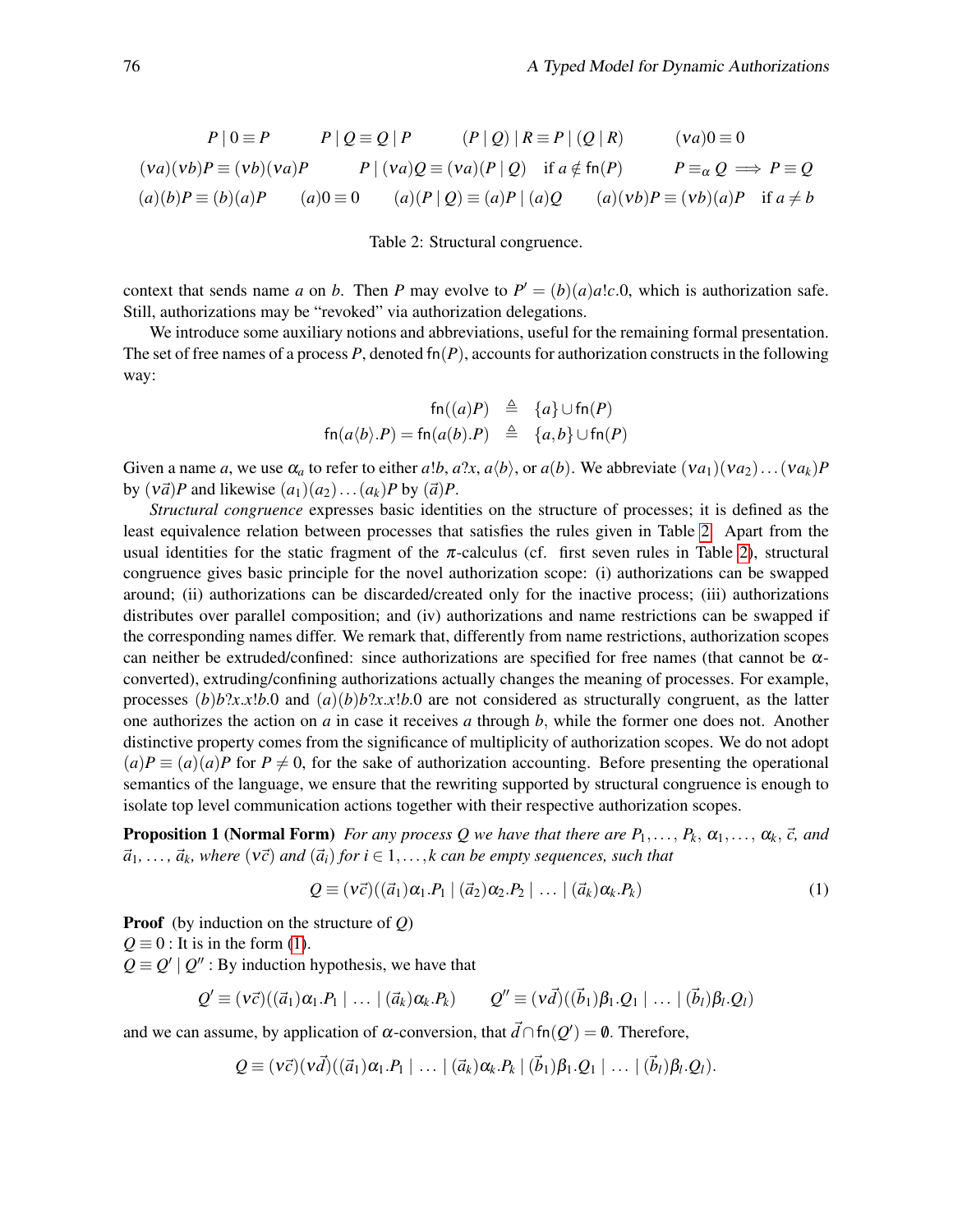$$
\frac{P \equiv P' \rightarrow Q' \equiv Q}{P \rightarrow Q} \qquad \frac{(PARC)}{P \rightarrow Q} \qquad \frac{(NEWC)}{P \rightarrow Q} \qquad \frac{(AUTC)}{(Va)P \rightarrow Q} \qquad \frac{(AUTC)}{(q)P \rightarrow Q}
$$
\n
$$
\frac{(COMM)}{(d_1)(b)b!c.P \mid (\vec{a}_2)(b)b?x.Q \rightarrow (\vec{a}_1)(b)P \mid (\vec{a}_2)(b)Q\{c/x\}}
$$
\n
$$
\frac{(AUTH)}{(\vec{a}_1)(b)(c)b\langle c\rangle.P \mid (\vec{a}_2)(b)b\langle c\rangle.Q \rightarrow (\vec{a}_1)(b)P \mid (\vec{a}_2)(b)(c)Q}
$$
\n
$$
\frac{(AUTH)}{(d_1)(b)(c)b\langle c\rangle.P \mid (\vec{a}_2)(b)b\langle c\rangle.Q \rightarrow (\vec{a}_1)(b)P \mid (\vec{a}_2)(b)(c)Q}
$$

<span id="page-4-0"></span>Table 3: Reduction rules.

 $Q \equiv (va)P$ : Applying the induction hypothesis on *P*, we have that

 $Q \equiv (va)(v\vec{c})((\vec{a}_1)\alpha_1.P_1 \mid (\vec{a}_2)\alpha_2.P_2 \mid \dots \mid (\vec{a}_k)\alpha_k.P_k).$ 

 $Q \equiv (a)P$ : By induction hypothesis and  $\alpha$ -conversion, we have that

 $Q \equiv (a)(v\vec{c})((\vec{a}_1)\alpha_1.P_1 \mid (\vec{a}_2)\alpha_2.P_2 \mid \ldots \mid (\vec{a}_k)\alpha_k.P_k),$ 

where  $a \notin \{c_1, \ldots, c_k\}$ . Hence,

$$
Q \equiv (v\vec{c})((a)(\vec{a}_1)\alpha_1.P_1 \mid \ldots \mid (a)(\vec{a}_k)\alpha_k.P_k).
$$

 $Q \equiv \alpha.P$ : It is in the form [\(1\)](#page-3-1).

We may then characterize the evolution of systems via a reduction relation, denoted by  $\rightarrow$ , defined as the least relation that satisfies the rules given in Table [3,](#page-4-0) focusing on the representative cases for synchronization and closing the relation under structural congruence (STRU) and static contexts (PARC), (NEWC), and (AUTC). Rule (COMM) formalizes communication of names, stating that it can be performed only via authorized channel names — notice we single out authorization scopes on channel *b* both for output and input. Authorization delegation is formalized by rule (AUTH). It meets the following requirements: synchronization is realized via an authorized channel and the emitting process must have the authorization in order to delegate it away (names *b* and *c* in the rule, respectively); after sending an authorization for a name the emitting process proceeds (*P*) falling outside of authorization scope of that name (losing authorization), and after receiving an authorization for a name the receiving process proceeds (*Q*) under the scope of the received authorization (acquiring authorization). Notice rules (COMM) and (AUTH) address action prefixes up to the relevant authorizations (cf. Proposition [1\)](#page-3-2). We denote by  $\rightarrow^*$  the reflexive and transitive closure of  $\rightarrow$ .

We introduce some auxiliary notions in order to syntactically characterize *authorization errors* in our setting. First of all, we define the usual notion of *active contexts* for our calculus:

#### **Definition 1** (Active Context)  $\mathcal{C}[\cdot] ::= \cdot | P | \mathcal{C}[\cdot] | (\mathbf{v}a)\mathcal{C}[\cdot] | (a)\mathcal{C}[\cdot]$

Active contexts allow us to talk about any active communication prefixes of a process. Also, we may introduce a predicate that states that an active context authorizes actions on a given channel. More precisely, for a given context and a channel, when the hole of the context is filled with an action on the channel, it is authorised for that action.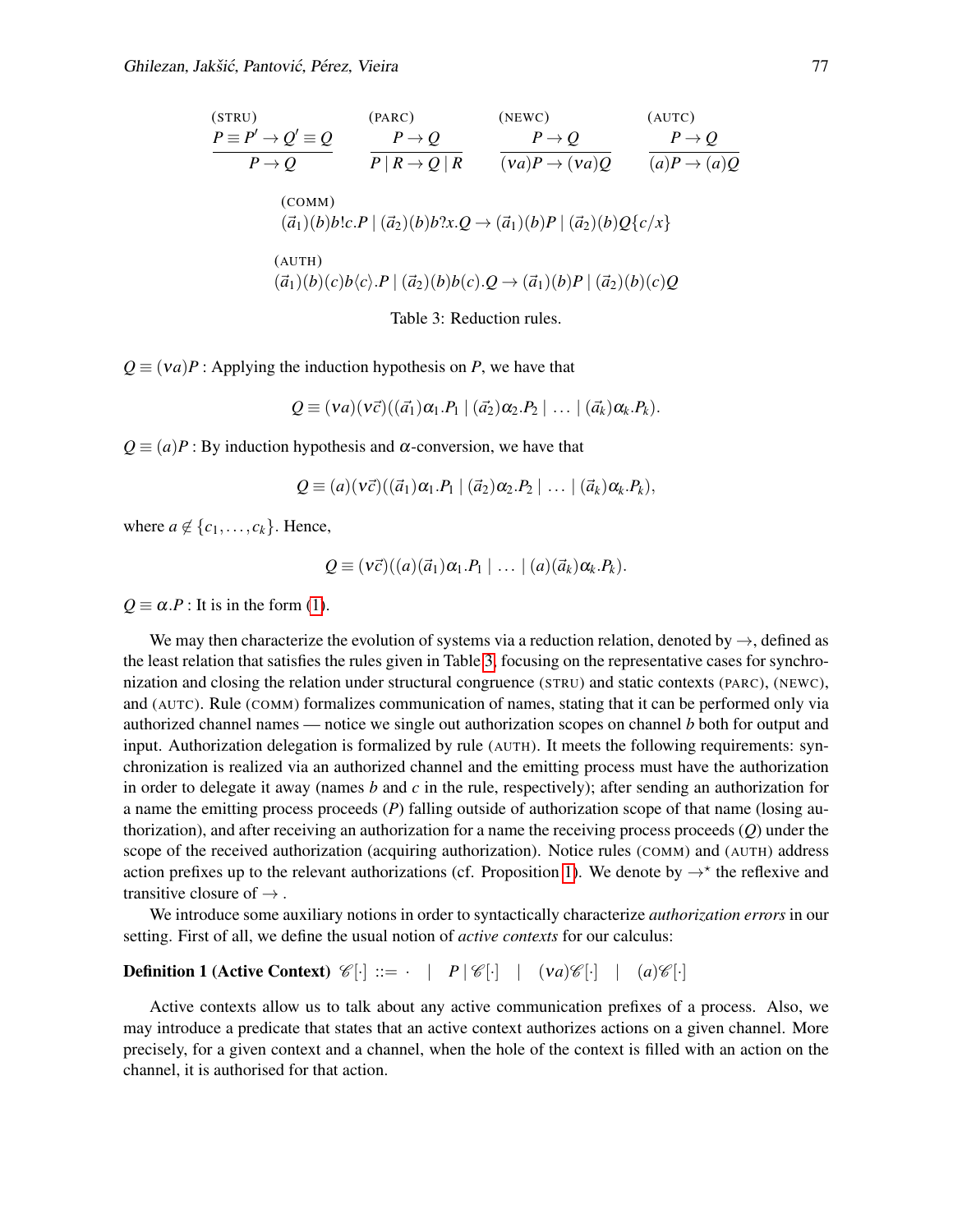**Definition 2 (Context Authorization)** *For an active context*  $\mathscr{C}[\cdot]$  *and a channel a, the context authorization predicate, denoted auth* $(\mathscr{C}[\cdot],a)$ *, is defined inductively on the structure of*  $\mathscr{C}[\cdot]$  *as* 

$$
auth(\mathscr{C}[\cdot], a) \triangleq \begin{cases} false & if \mathscr{C}[\cdot] = \cdot \\ true & if \mathscr{C}[\cdot] = (a)\mathscr{C}'[\cdot] \\ auth(\mathscr{C}'[\cdot], a) & if \mathscr{C}[\cdot] = (b)\mathscr{C}'[\cdot] \text{ and } a \neq b \\ auth(\mathscr{C}'[\cdot], a) & if \mathscr{C}[\cdot] = P \mid \mathscr{C}'[\cdot] \\ auth(\mathscr{C}'[\cdot], a) & if \mathscr{C}[\cdot] = (vb)\mathscr{C}'[\cdot] \end{cases}
$$

We may then use active contexts and context authorization to precisely characterize errors in our model, since active contexts allow us to talk about any communication prefix in the process and the context authorization predicate allows to account for the authorizations granted by the context: processes that have active communication prefixes which are not authorized are errors.

<span id="page-5-0"></span>**Definition 3 (Error)** *We say process P is an error if P*  $\equiv \mathcal{C}[\alpha_a, 0]$  *where* 

- *1.*  $auth(\mathcal{C}[\cdot],a) = false$  or
- *2.*  $\alpha_a = a \langle b \rangle$  *and auth*( $\mathcal{C}[\cdot], b$ ) = *false.*

Notice that by  $\alpha_a$  we refer to any communication action on channel *a*, so intuitively communication actions that may cause stuck configurations according to our semantics (where synchronizations only occur when processes hold the proper authorizations) are seen as errors.

#### 3 Type System

In order to statically single out the processes that can never evolve into authorization errors, we introduce a suitable type system that accounts for the authorizations required by the processes.

**Typing Judgment and Typing Rules.** Let  $\rho$  denote a set of names. The typing judgment  $\rho \vdash P$  states that process *P* is typed if the context provides authorizations for names  $\rho$ ; hence the process performs actions in the (unauthorized) names  $\rho$  (i.e., actions along names not under respective authorization scopes). Thus,  $\emptyset \vdash P$  says that all communication actions prescribed by process *P* are authorized, i.e., occur within the scope of the appropriate authorizations. We say that process *P* is *well typed* if  $\emptyset \vdash P$ .

Typing rules are given in Table [4.](#page-6-0) The inactive process contains no actions along unauthorized channel names (TSTOP). If two processes act along unauthorized channel names  $\rho_1$  and  $\rho_2$ , their parallel composition performs actions along the union  $\rho_1 \cup \rho_2$  of unauthorized names (TPAR). If a typed process *P* does not perform actions along a channel *a*, the process where name *a* is restricted is typed under the same set of names as *P* (TNEW). If *P* acts under a set of unauthorized names  $\rho$ , then  $(a)P$  authorizes *a* in *P* and thus performs actions under the set of unauthorized names  $\rho \setminus \{a\}$  (TAUTH). Sending a name along a channel *a* extends the set of unauthorized names with the name *a* (TSEND). Receiving a name *x* along a channel *a* extends the set of unauthorized names with the name *a* and it is typed only if there is no unauthorized actions along *x* within *P* (TRECV). Sending authorization for a name *b* along a channel *a* extends the set of unauthorized names with both names *a* and *b* (TDELEG). Receiving authorization for a name *b* along a name *a* is typed under the set of unauthorized names that is extended with *a* and does not contain *b* (since the reception authorizes *b* in *P*).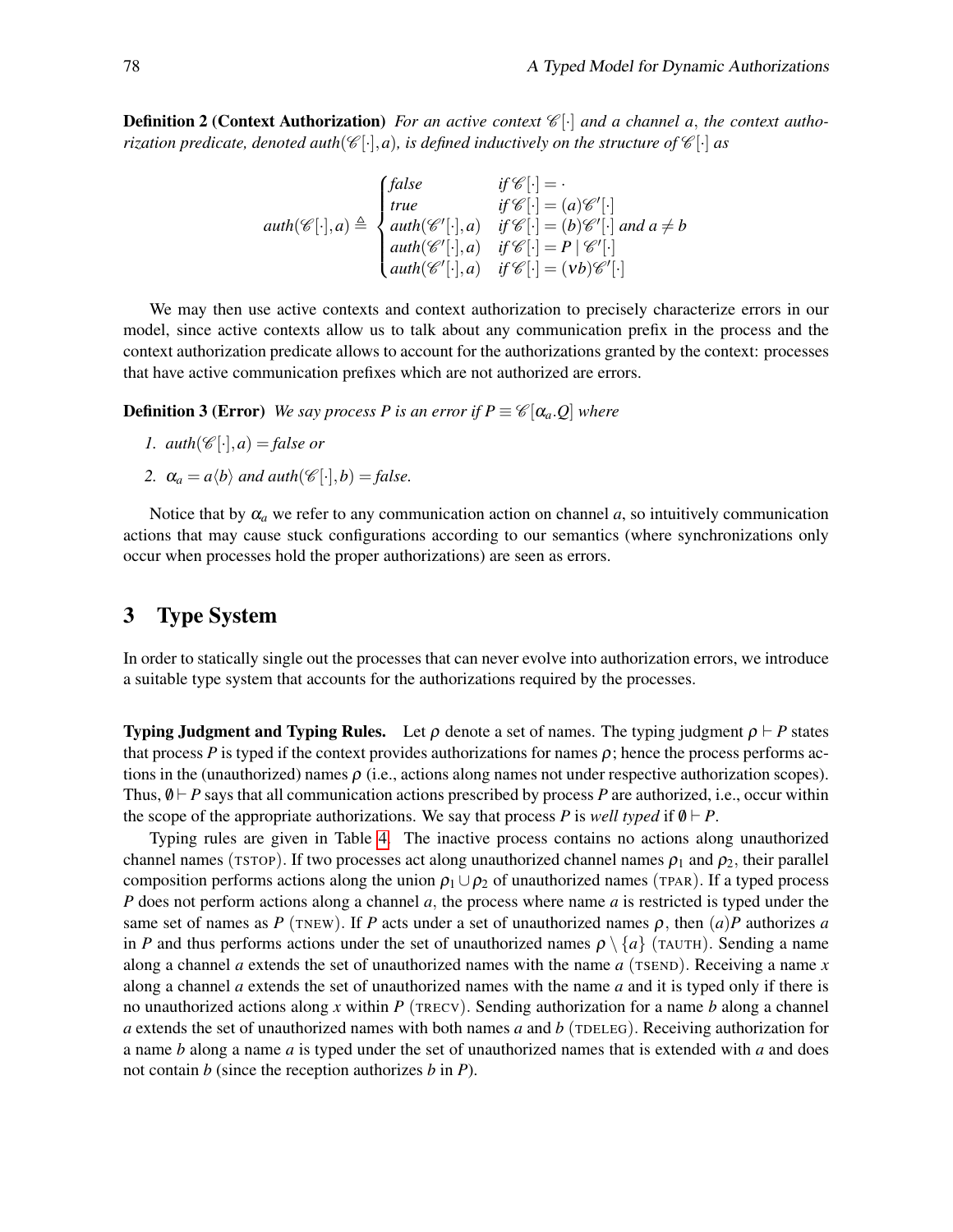(TATOP)  
\n(TSTOP)  
\n
$$
\theta \vdash 0
$$
  
\n $\rho_1 \vdash P \quad \rho_2 \vdash Q$   
\n $\rho_1 \cup \rho_2 \vdash P \mid Q$   
\n(TAUTH)  
\n(TAUTH)  
\n $\rho \vdash P$   
\n $\rho \vdash P$   
\n $\rho \vdash P \quad a \notin \rho$   
\n $\rho \vdash (va)P$   
\n(TBECP)  
\n $\rho \vdash P$   
\n $\rho \vdash q$   
\n $\rho \vdash P$   
\n $\rho \vdash P$   
\n $\rho \vdash P$   
\n $\rho \vdash P$   
\n $\rho \vdash P$   
\n $\rho \vdash P$   
\n $\rho \vdash P$   
\n $\rho \vdash P$   
\n $\rho \vdash P$   
\n $\rho \vdash P$   
\n $\rho \vdash P$   
\n $\rho \vdash P$   
\n $\rho \vdash P$   
\n $\rho \vdash P$   
\n $\rho \vdash P$   
\n $\rho \vdash P$   
\n $\rho \vdash P$   
\n $\rho \vdash P$   
\n $\rho \vdash P$   
\n $\rho \vdash P$   
\n $\rho \vdash P$   
\n $\rho \vdash P$   
\n $\rho \vdash P$   
\n $\rho \vdash P$   
\n $\rho \vdash P$   
\n $\rho \vdash P$   
\n $\rho \vdash P$   
\n $\rho \vdash P$   
\n $\rho \vdash P$   
\n $\rho \vdash P$   
\n $\rho \vdash P$   
\n $\rho \vdash Q$   
\n $\rho \vdash P$   
\n $\rho \vdash Q$   
\n $\rho \vdash P$   
\n $\rho \vdash P$   
\n $\rho \vdash Q$   
\n $\rho \vdash P$   
\n $\rho \vdash Q$   
\n $\rho \vdash Q$   
\n $\rho \vd$ 

<span id="page-6-2"></span><span id="page-6-0"></span>Table 4: Typing rules.

Main Results. Our main result is *type safety*: well-typed processes never evolve into an (authorization) error, in the sense of Definition [3.](#page-5-0) This is stated as Corollary [1;](#page-9-0) before giving the main statement we show its supporting results. We first state a basic property of typing derivations: unauthorized names must be included in the free names of the process.

**Proposition 2** *If*  $\rho$   $\vdash$  *P then*  $\rho \subseteq \text{fn}(P)$ *.* 

**Proof** (by induction on the depth of the derivation of  $\rho \vdash P$ )

If  $\emptyset \vdash 0$  then fn(0) =  $\emptyset$ . The following cases follow by definition of free names and the induction hypothesis. Case  $\rho_1 \cup \rho_2 \vdash P \mid Q$  is derived from  $\rho_1 \vdash P$  and  $\rho_2 \vdash Q$  : fn( $P \mid Q$ ) = fn( $P$ )  $\cup$  fn( $Q$ )  $\supseteq \rho_1 \cup \rho_2$ . Case  $\rho \vdash (va)P$  is derived from  $\rho \vdash P$  and  $a \notin \rho : \text{fn}((va)P) = \text{fn}(P) \setminus \{a\} \supseteq \rho \setminus \{a\} = \rho$ . Case  $\rho \setminus \{a\} \vdash (a)P$  is derived from  $\rho \vdash P : \text{fn}((a)P) = \text{fn}(P) \cup \{a\} \supseteq \rho \cup \{a\} \supseteq \rho \setminus \{a\}.$ Case  $\rho \cup \{a\} \vdash a!b.P$  is derived from  $\rho \vdash P : \text{fn}(a!b.P) = \text{fn}(P) \cup \{a\} \supseteq \rho \cup \{a\}.$ Case  $\rho \cup \{a\} \vdash a$ ?*x*.*P* is derived from  $\rho \vdash P$  and  $x \notin \rho$ : fn( $a$ ?*x*.*P*) = (fn(*P*) \  $\{x\}$ )∪  $\{a\} \supseteq (\rho \setminus \{x\}) \cup$  ${a} = \rho \cup {a}.$ Case  $\rho \cup \{a,b\} \vdash a\langle b \rangle$ . *P* is derived from  $\rho \vdash P$  and  $b \notin \rho : \text{fn}(a\langle b \rangle.P) = \text{fn}(P) \cup \{a,b\} \supseteq \rho \cup \{a,b\}.$ Case  $(\rho \setminus \{b\}) \cup \{a\} \vdash a(b).P$  is derived from  $\rho \vdash P : \text{fn}(a(b).P) = \text{fn}(P) \cup \{a,b\} \supseteq \rho \cup \{a,b\} \supseteq (\rho \setminus P)$ {*b*})∪ {*a*}.

We now state results used to prove that typing is preserved under system evolution, namely that (i) typing is preserved under structural congruence, as reduction is closed under structural congruence, and that (ii) typing is preserved under name substitution, since channel passing involves name substitution.

#### <span id="page-6-1"></span>**Lemma 1 (Inversion Lemma)** *1. If*  $\rho \vdash 0$  *then*  $\rho = \emptyset$ .

- *2. If*  $\rho \vdash P \mid Q$  then there are  $\rho_1$  *and*  $\rho_2$  *such that*  $\rho = \rho_1 \cup \rho_2$  *and*  $\rho_1 \vdash P$  *and*  $\rho_2 \vdash Q$ .
- *3. If*  $\rho \vdash (va)P$  *then*  $\rho \vdash P$  *and*  $a \notin \rho$ .
- *4. If*  $\rho \vdash (a)P$  then there is  $\rho'$  such that  $\rho = \rho' \setminus \{a\}$  and  $\rho' \vdash P$ .
- *5. If*  $\rho \vdash a!b$ *.P* then there is  $\rho'$  such that  $\rho = \rho' \cup \{a\}$  and  $\rho' \vdash P$ .
- *6. If*  $\rho \vdash a$ ?*x*.*P* then there is  $\rho'$  such that  $\rho = \rho' \cup \{a\}$  and  $x \notin \rho'$  and  $\rho' \vdash P$ .
- *7. If*  $\rho \vdash a \langle b \rangle$ .*P* then there is  $\rho'$  such that  $\rho = \rho' \cup \{a, b\}$  and  $b \notin \rho'$  and  $\rho' \vdash P$ .
- *8. If*  $\rho \vdash a(b)$ .*P* then there is  $\rho'$  such that  $\rho = (\rho' \setminus \{b\}) \cup \{a\}$  and  $\rho' \vdash P$ .

<span id="page-6-3"></span>**Lemma 2 (Subject Congruence)** *If*  $\rho \vdash P$  *and*  $P \equiv Q$  *then*  $\rho \vdash Q$ .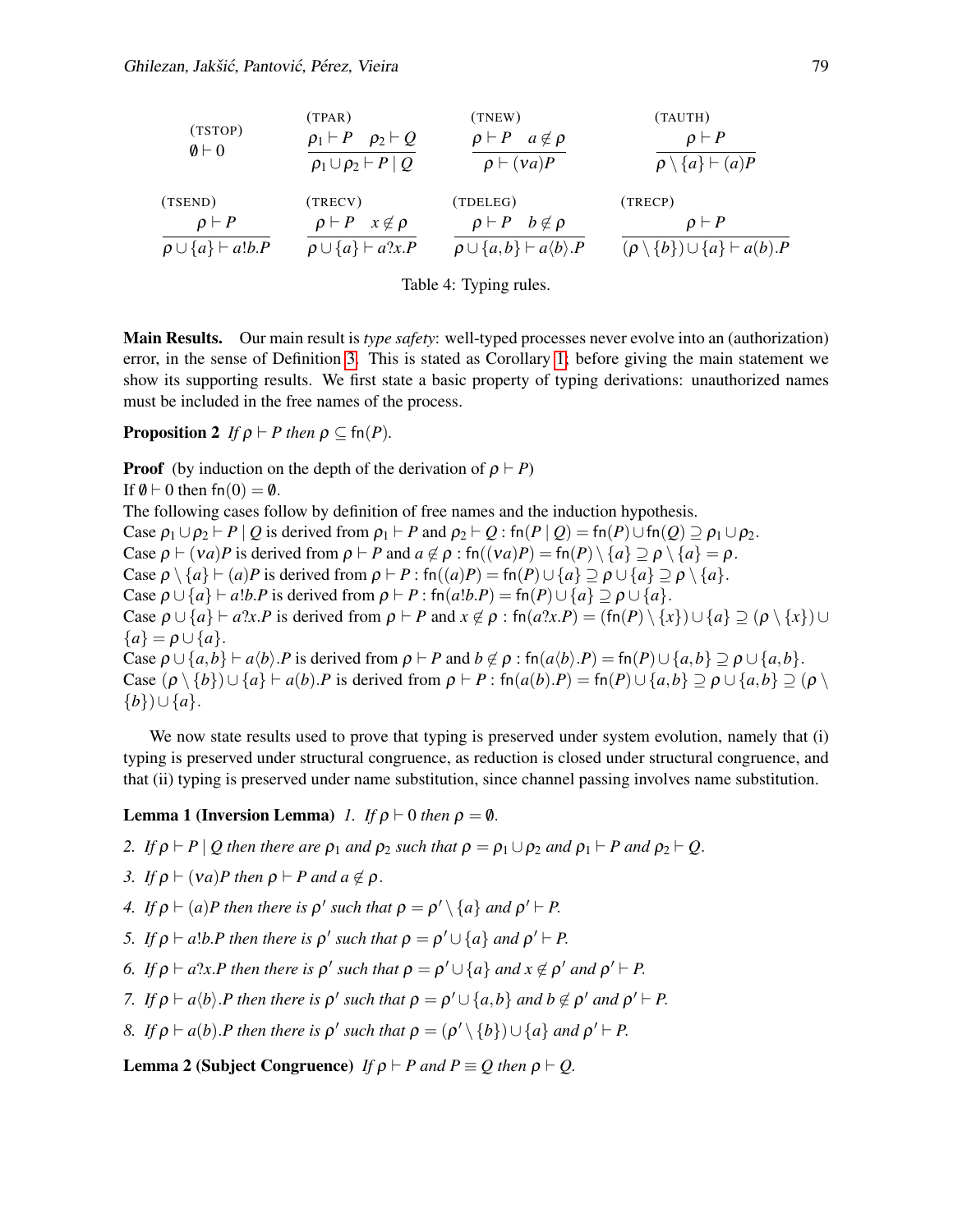**Proof** (by induction on the depth of the derivation of  $P \equiv Q$ )

We only write the following two interesting cases, and other cases can be obtained by similar reasoning.

Case  $P | (va)Q \equiv (va)(P | Q)$  and  $a \notin \text{fn}(P)$ :

From  $\rho \vdash P \mid (va)Q$ , by Lemma [1.](#page-6-1) 2, there are  $\rho_1$  and  $\rho_2$  such that  $\rho_1 \vdash P$  and  $\rho_2 \vdash (va)Q$ . There-fore, by Lemma [1.](#page-6-1) 3,  $\rho_2 \vdash Q$  and  $a \notin \rho_2$ . Since  $a \notin \text{fn}(P)$  we conclude by Proposition [2](#page-6-2) that  $a \notin \rho_1$ . By the rule (TPAR) we get that  $\rho_1 \cup \rho_2 \vdash P \mid Q$ , and from  $a \notin \rho_1 \cup \rho_2$ , by (TNEW) we derive  $\rho \vdash (va)(P \mid Q)$ .

Case  $(a)(vb)P \equiv (vb)(a)P$  and  $a \neq b$ :

If  $\rho \vdash (a)(vb)P$  then by Lemma [1.](#page-6-1) 4 there is  $\rho'$  such that  $\rho' \vdash (vb)P$  and  $\rho = \rho' \setminus \{a\}$ . By Lemma 1. 3,  $\rho' \vdash P$  and  $b \notin \rho'$  (and so  $b \notin \rho' \setminus \{a\}$ ). Hence, by (TAUTH) and (TNEW), we get  $\rho \vdash (vb)(a)P$ .

<span id="page-7-0"></span>**Lemma 3 (Substitution)** *If*  $\rho \vdash P$  *then*  $\rho \{a/b\} \vdash P \{a/b\}$ *.* 

**Proof** (by induction on the depth of the derivation of  $\rho \vdash P$ )

We give only one interesting case. If  $\rho \cup \{b, c\} \vdash c \langle b \rangle$ . *P* is derived from  $\rho \vdash P$  and  $b \notin \rho$ . It holds that  $(\rho \cup \{b, c\})\{a/b\} = \rho \cup \{a, c\}$  and  $(c\langle b \rangle \cdot P)\{a/b\} = c\langle a \rangle \cdot P\{a/b\}$ . By induction hypothesis,  $\rho\{a/b\}$  $P{a/b}$ , and by the rule (TDELEG),  $\rho \cup \{a, c\} \vdash c\langle a \rangle \cdot P\{a/b\}$ .

We may now state our soundness result which ensures typing is preserved under reduction.

**Theorem 1 (Subject reduction)** *If*  $\rho \vdash P$  *and*  $P \rightarrow Q$  *then*  $\rho \vdash Q$ .

**Proof** (by induction on the depth of the derivation of  $P \rightarrow Q$ )

Base case 1: Assume that  $\rho \vdash (\vec{a}_1)(b)b!c.P \mid (\vec{a}_2)(b)b?x.Q$  and

$$
(\text{COMM}) \qquad (\vec{a}_1)(b)b!c.P \mid (\vec{a}_2)(b)b?x.Q \rightarrow (\vec{a}_1)(b)P \mid (\vec{a}_2)(b)Q\{c/x\}.
$$

By Lemma [1.](#page-6-1) 2, there are  $\rho_1$  and  $\rho_2$  such that  $\rho = \rho_1 \cup \rho_2$  and

$$
\rho_1 \vdash (\vec{a}_1)(b)b!c.P
$$
 and  $\rho_2 \vdash (\vec{a}_2)(b)b?x.Q.$ 

By consecutive application of Lemma [1.](#page-6-1) 4, there are  $\rho'_1$  and  $\rho'_2$  such that  $\rho_1 = \rho'_1 \setminus {\bar{a_1}}, b$  and  $\rho_2 =$  $\rho'_2 \setminus {\vec{a_2}, b}$  and

<span id="page-7-1"></span>
$$
\rho'_1 \vdash b!c.P
$$
 and  $\rho'_2 \vdash b?x.Q.$ 

By Lemma [1.](#page-6-1) 5-6, there are  $\rho''_1$  and  $\rho''_2$  such that  $\rho'_1 = \rho''_1 \cup \{b\}$  and  $\rho'_2 = \rho''_2 \cup \{b\}$  and  $x \notin \rho''_2$  and

$$
\rho_1'' \vdash P \quad \text{and} \quad \rho_2'' \vdash Q.
$$

One should notice that  $\rho_1 = (\rho_1'' \cup \{b\}) \setminus {\{\vec{a_1}, b\}} = \rho_1'' \setminus {\{\vec{a_1}, b\}}$  and  $\rho_2 = (\rho_2'' \cup \{b\}) \setminus {\{\vec{a_2}, b\}} = \rho_2'' \setminus {\{\vec{b_2}\}}$  $\{\vec{a_2}, \vec{b}\}$  and  $\rho''_2\{c/x\} = \rho''_2$  (since  $x \notin \rho''_2$ ). By Lemma [3](#page-7-0) and consecutive application of the typing rules (TAUTH) we get

$$
\rho_1 \vdash (\vec{a}_1)(b)P
$$
 and  $\rho_2 \vdash (\vec{a}_2)(b).Q\{c/x\}.$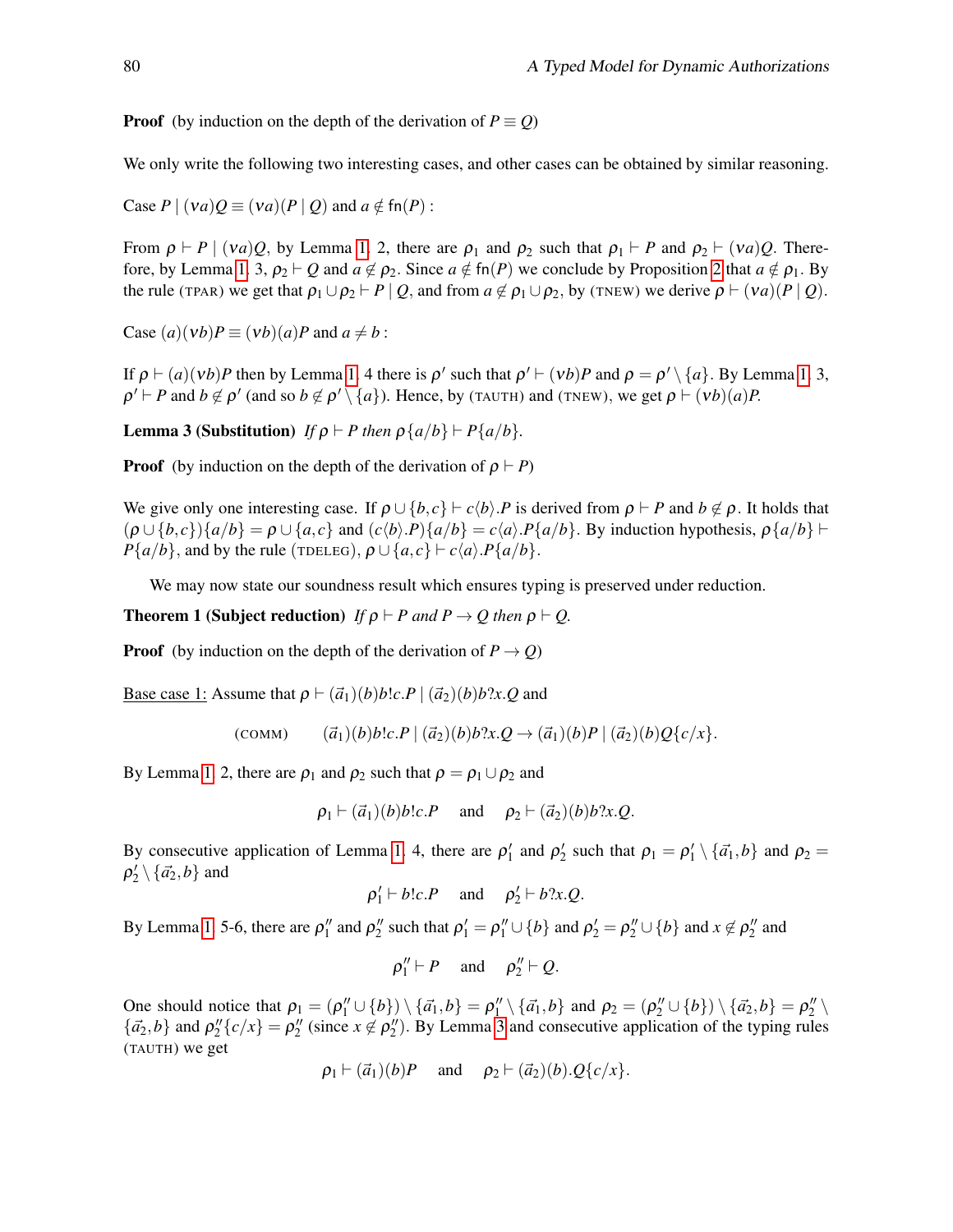and finally, by (TPAR), we have  $\rho \vdash (\vec{a}_1)(b)P \mid (\vec{a}_2)(b)Q\{c/x\}.$ 

Base case 2: Assume that  $\rho \vdash (\vec{a}_1)(b)(c)b\langle c \rangle \ldotp P \mid (\vec{a}_2)(b)b(c) \ldotp Q$  and

(AUTH) 
$$
(\vec{a}_1)(b)(c)b\langle c\rangle \cdot P | (\vec{a}_2)(b)b(c) \cdot Q \rightarrow (\vec{a}_1)(b)P | (\vec{a}_2)(b)(c)Q
$$

By Lemma [1.](#page-6-1) 2, there are  $\rho_1$  and  $\rho_2$  such that  $\rho = \rho_1 \cup \rho_2$  and

$$
\rho_1 \vdash (\vec{a}_1)(b)(c)b\langle c \rangle \cdot P
$$
 and  $\rho_2 \vdash (\vec{a}_2)(b)b(c) \cdot Q$ 

By consecutive application of Lemma [1.](#page-6-1) 4, there are  $\rho'_1$  and  $\rho'_2$  such that  $\rho_1 = \rho'_1 \setminus {\bar{a_1}, b, c}$  and  $\rho_2 =$  $\rho'_2 \setminus {\vec{a_2}, b}$  and

 $\rho'_1 \vdash b\langle c \rangle \cdot P$  and  $\rho'_2 \vdash b\langle c \rangle \cdot Q$ 

By Lemma [1.](#page-6-1) 7-8, there are  $\rho''_1$  and  $\rho''_2$  such that  $\rho'_1 = \rho''_1 \cup \{b, c\}$  and  $c \notin \rho''_1$  and  $\rho'_2 = (\rho''_2 \setminus \{c\}) \cup \{b\}$ and

$$
\rho_1''\vdash P\quad\text{ and }\quad\rho_2''\vdash Q.
$$

We conclude that  $\rho_1 = (\rho_1'' \cup \{b, c\}) \setminus {\{\vec{a_1}, b, c\}} = \rho_1'' \setminus {\{\vec{a_1}, b\}}$  (since  $c \notin \rho_1''$ ) and  $\rho_2 = \rho_2'' \setminus {\{\vec{a_2}, b, c\}}$ . By consecutive application of the typing rule (TAUTH), we get

$$
\rho_1 \vdash (\vec{a}_1)(b)P
$$
 and  $\rho_2 \vdash (\vec{a}_2)(b)(c)Q$ 

and by (TPAR)

$$
\rho \vdash (\vec{a}_1)(b)P \mid (\vec{a}_2)(b)(c)Q.
$$

Case 3: Assume that  $\rho \vdash P \mid R$  and  $P \mid R \rightarrow Q \mid R$  is derived from  $P \rightarrow Q$ . By Lemma [1.](#page-6-1) 2, there are  $\rho_1$  and  $\rho_2$  such that  $\rho = \rho_1 \cup \rho_2$  and

<span id="page-8-0"></span>
$$
\rho_1 \vdash P
$$
 and  $\rho_2 \vdash R$ .

By induction hypothesis, it holds that  $\rho_1 \vdash Q$  and therefore we have, by (TPAR), that  $\rho \vdash Q \mid R$ .

Case 4: Assume that  $\rho \vdash (va)P$  and  $(va)P \rightarrow (va)Q$  is derived from  $P \rightarrow Q$ . By Lemma [1.](#page-6-1) 3, it holds that  $a \notin \rho$  and  $\rho \vdash P$ . By induction hypothesis, it holds that  $\rho \vdash Q$  and therefore, by (TNEW), we get  $\rho \vdash (va)Q$ .

Case 5: Assume that  $\rho \vdash (a)P$  and  $(a)P \rightarrow (a)Q$  is derived from  $P \rightarrow Q$ . By Lemma [1.](#page-6-1) 4, it holds that there is  $\rho'$  such that  $\rho = \rho' \setminus \{a\}$  and  $\rho' \vdash P$ . By induction hypothesis, it holds that  $\rho' \vdash Q$  and therefore, by (TAUTH), we get  $\rho \vdash (a)Q$ .

Case 6: Assume that  $\rho \vdash P$  and  $P \to Q$  is derived from  $P' \to Q'$ , where  $P \equiv P'$  and  $Q' \equiv Q$ . We conclude by Lemma [2](#page-6-3) that  $\rho \vdash P'$ . Than, by induction hypothesis, we get  $\rho \vdash Q'$ , and applying again Lemma [2,](#page-6-3) we have that  $\rho \vdash Q$ .

Theorem [1](#page-7-1) ensures, considering  $\rho = \emptyset$ , that well-typed processes always reduce to well-typed processes. We now express the basic property for well-typed systems, namely that they do not expose any authorization errors up to the ones granted by pending authorizations  $\rho$ .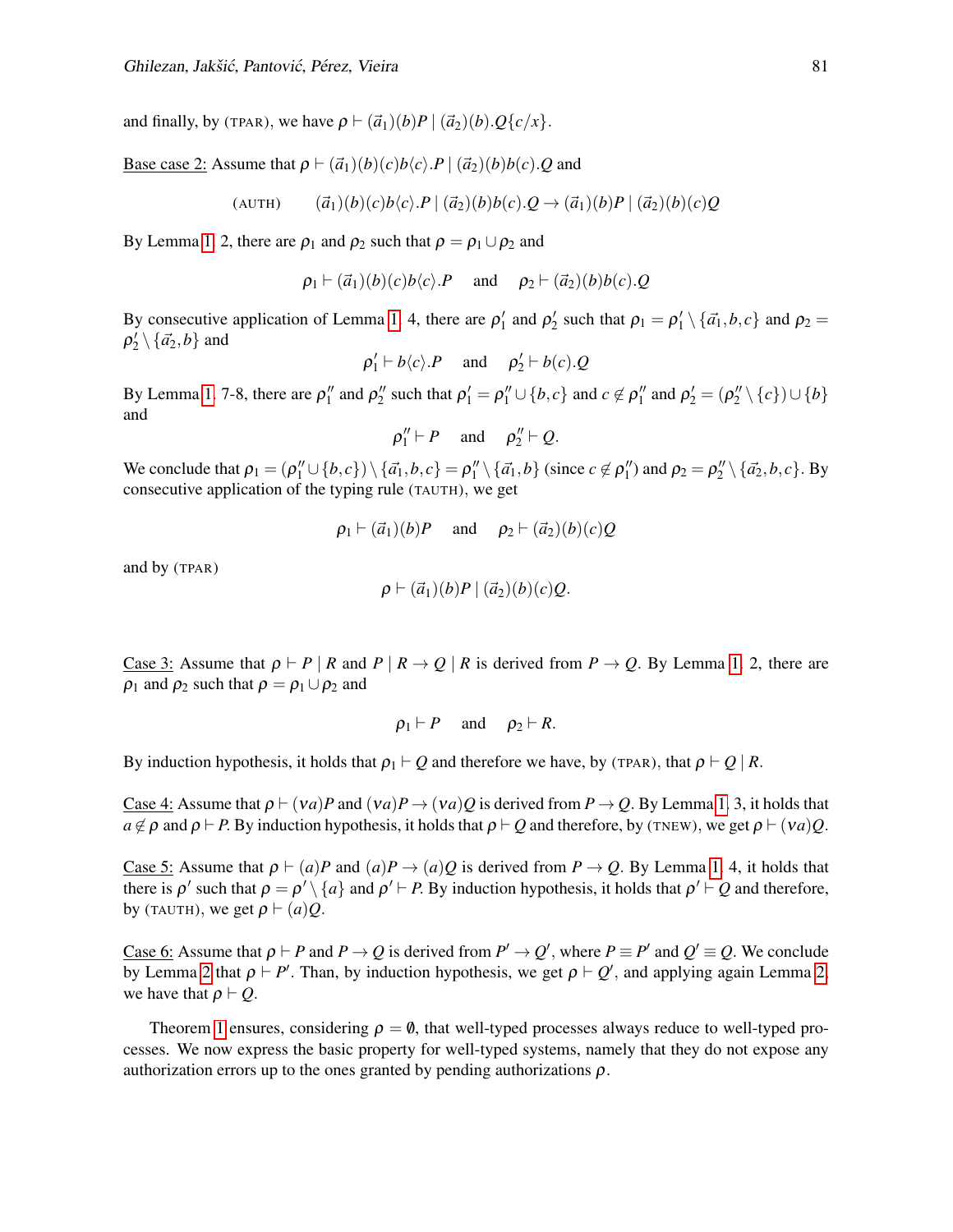**Proposition 3 (Error Free)** *If*  $\rho \vdash \mathcal{C}[\alpha_a, Q]$  *and*  $a \notin \rho$  *then auth*( $\mathcal{C}[\cdot], a$ )*.* 

**Proof** (by induction on the structure of  $\mathcal{C}[\cdot]$ )

Case  $\mathcal{C}[\cdot] = [\cdot] : \text{If } \rho \vdash \alpha_a \cdot Q \text{ we conclude that } a \in \rho, \text{ by Lemma 1.}$  $\mathcal{C}[\cdot] = [\cdot] : \text{If } \rho \vdash \alpha_a \cdot Q \text{ we conclude that } a \in \rho, \text{ by Lemma 1.}$  $\mathcal{C}[\cdot] = [\cdot] : \text{If } \rho \vdash \alpha_a \cdot Q \text{ we conclude that } a \in \rho, \text{ by Lemma 1.}$ Case  $\mathscr{C}[\cdot] = P | \mathscr{C}'[\cdot]$ : If  $\rho \vdash P | \mathscr{C}'[\alpha_a, Q]$ , by Lemma [1.](#page-6-1) 2, there are  $\rho_1$  and  $\rho_2$  such that  $\rho = \rho_1 \cup \rho_2$  and  $\rho_1 \vdash P$  and  $\rho_2 \vdash \mathcal{C}'[\alpha_a, Q]$ . By induction hypothesis, *auth*( $\mathcal{C}'[\cdot], a$ ), while by definition *auth*( $P | \mathcal{C}'[\cdot], a$ ) =  $auth(\mathscr{C}'[\cdot],a)$ . Case  $\mathscr{C}[\cdot] = (\nu b)\mathscr{C}'[\cdot]$ : If  $a \notin \rho$  and  $\rho \vdash (\nu b)\mathscr{C}'[\alpha_a \ldotp Q]$ , by Lemma [1.](#page-6-1) 3,  $\rho \vdash \mathscr{C}'[\alpha_a \ldotp Q]$  and  $b \notin \rho$ . By induction hypothesis,  $auth(\mathcal{C}^{\prime}[\cdot],a)$ . By definition,  $auth((vb)\mathcal{C}^{\prime}[\cdot],a) =auth(\mathcal{C}^{\prime}[\cdot],a)$ . Case  $\mathscr{C}[\cdot] = (b)\mathscr{C}'[\cdot]$  and  $a \neq b$ : If  $a \notin \rho$  and  $\rho \vdash (b)\mathscr{C}'[\alpha_a \cdot Q]$ , by Lemma [1.](#page-6-1) 4, there is  $\rho'$  such that  $\rho = \rho' \setminus \{b\}$  and  $\rho' \vdash \mathcal{C}'[\alpha_a, Q]$ . If  $a \neq b$  and  $a \notin \rho$  then  $a \notin \rho'$ . By induction hypothesis,  $auth(\mathcal{C}'[\cdot], a)$ . By definition,  $auth((b) \mathcal{C}'[\cdot], a) = \text{auth}(\mathcal{C}'[\cdot], a)$ . Case  $\mathcal{C}[\cdot] = (a)\mathcal{C}'[\cdot]$ : By definition *auth* $((a)\mathcal{C}'[\cdot], a) = true$ .

Proposition [3](#page-8-0) thus ensures that active communication prefixes that do not involve a pending authorization (outside of  $\rho$ ) are not errors. Considering  $\rho = \emptyset$  we thus have that well-typed processes do not have any unauthorized prefixes and thus are not errors. Along with Theorem [1](#page-7-1) we may then state our safety result which says well-typed processes never evolve into an error.

#### <span id="page-9-0"></span>**Corollary 1 (Type Safety)** *If*  $\emptyset \vdash P$  *and*  $P \rightarrow^{\star} Q$  *then Q is not an error.*

Proof Immediate from Theorem [1](#page-7-1) and Proposition [3.](#page-8-0)

Corollary [1](#page-9-0) attests that well-typed systems never reduce to authorization errors, including when authorizations are dynamically delegated. The presented type system allows for a streamlined analysis on process authorization requirements, which we intend to exploit as the building block for richer analysis.

### 4 Concluding Remarks

The work presented here builds on our previous work [\[7\]](#page-11-1), in which we explored authorization passing in the context of communication-centered systems. In [\[7\]](#page-11-1), the analysis addressed not only authorization passing but also role-based protocol specification, building on the conversation type analysis presented in [\[2\]](#page-11-5). Here we focussed exclusively on the authorization problem, obtaining a simple model which paves the way for further investigation, since the challenges involved may now be highlighted in a crisper way. As usual, there are non typable processes that are authorized for all the actions and reduce to 0. This is unsurprising, given the simplicity of the analysis. An example is

$$
(a)(b)(b?x.x!b.0 | b!a.a?x.0)
$$

For the same reason, even though our untyped model enables to keep existing copies of delegated authorization scopes, the type system restricts the usage of their scopes. For example, the current discipline can not type the process

$$
(b)(a)(a)b\langle a\rangle a!b.0 | (b)b(a)a?x.0
$$

even though it safely reduces to 0. We believe it would be interesting to enrich the typing analysis so that it encompasses the contextual information (authorizations already held by the process) so as to address name reception and authorization delegation in a different way. We also believe it would be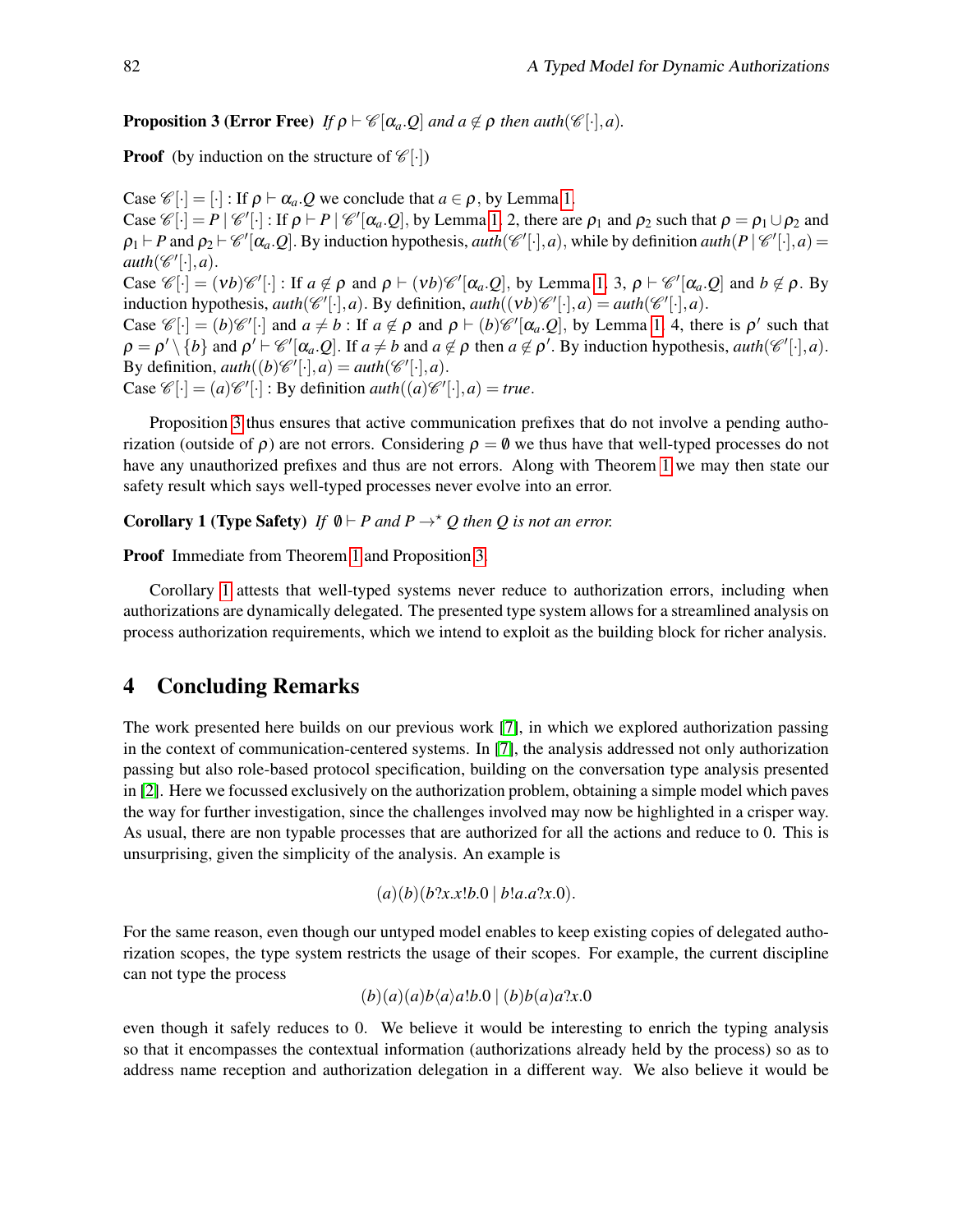interesting to discipline authorization usage so as to ensure absence of double authorizations for the sake of authorization accountability, so as to ensure only the strictly necessary authorizations are specified.

Naturally, it would also be interesting to integrate the analysis presented here in richer settings, for instance (i) considering the need to ensure protocol fidelity using session types [\[10\]](#page-11-6), or (ii) ensuring liveness properties so that security critical events are guaranteed to take place, or (iii) exploring an ontology on names so that authorizations to act upon higher ranked names automatically yield authorization for lower-level ones. While relevant, these extensions appear as orthogonal developments to the analysis presented here and therefore should be studied in depth in a dedicated way.

We briefly review some related works. Scoping operators have been widely used for the purpose of modeling security aspects (e.g., [\[8\]](#page-11-3)) but typically they use bound names (e.g., to model secrets). With the aim of representing secrecy and confidentiality requirements in process specifications, an alternative scoping operator called *hide* is investigated in [\[8\]](#page-11-3). The hide operator is embedded in the so-called secrecy  $\pi$ -calculus, tailored to program secrecy in communications. The expressiveness of the hide operator is investigated in the context of a behavioral theory, by means of an Spy agent. In contrast, our (free name) scoping operator focuses on authorization, a different security concern. In [\[13\]](#page-11-4), a scoping operator (called *filter*) is proposed for dynamic channel screening. In a different setting (higher-order communication) and with similar properties, the filter operator blocks all the actions that are not contained in the corresponding filter (which contains polarised channel names). Contrary to the authorization scope, filters are statically assigned to processes, while the authorization scope assigned to a process may be dynamically changed. To the best of our knowledge, the authorization scoping proposed here has not been explored before for the specification of communication-centered systems.

One key idea explored here is the separation between resource and the respective authorization which in particular allows us to distinguish the communication of the resource handler from the resource authorization. Consider, e.g., process *a*?*x*.*b*!*x*.0, where a forwarding process receives a channel and forwards it without necessarily being authorized to interact in it. This allows to model scenarios where resource handlers may be passed around in unverified contexts, since their unauthorized use is excluded. This example in particular distinguishes the type-based authorization handling presented in [\[9\]](#page-11-7), since authorizations directly flow in the communications (via the types) and cannot be received afterwards — we leave to future work a comparison with more *refined* typing notions such as [\[6,](#page-11-8) [12\]](#page-11-9) where we conceive that dependencies between received values can address such a separation, albeit in a more indirect way.

To further remark on the particularities of our linguistic constructors consider process

 $a$ ?*x*. $(x)P$ 

where *P* is authorized to act on channel *x*, regardless of the identity of the channel actually received, which somewhat hints on the particular combination between the (non-binding) scoping operator and name passing. While we do not claim that our constructs cannot be encoded in other models, we do believe they provide an adequate abstraction level to reason on authorization handling. Still, it would be interesting to see how to express authorization scopes and authorization communication (including delegation) using  $\pi$ -calculus like models (such as, e.g., [\[1,](#page-11-10) [3,](#page-11-11) [5\]](#page-11-12)).

There are high-level similarities between our work and the concept of *ownership types*, as well studied for object-oriented languages [\[4\]](#page-11-13). Although in principle ownership types focus on static ownership structures, assessing their use for disciplining dynamic authorizations is interesting future work.

Acknowledgments. We thank the anonymous referees for their insightful and useful remarks. This work was supported by COST Action IC1201: Behavioural Types for Reliable Large-Scale Software